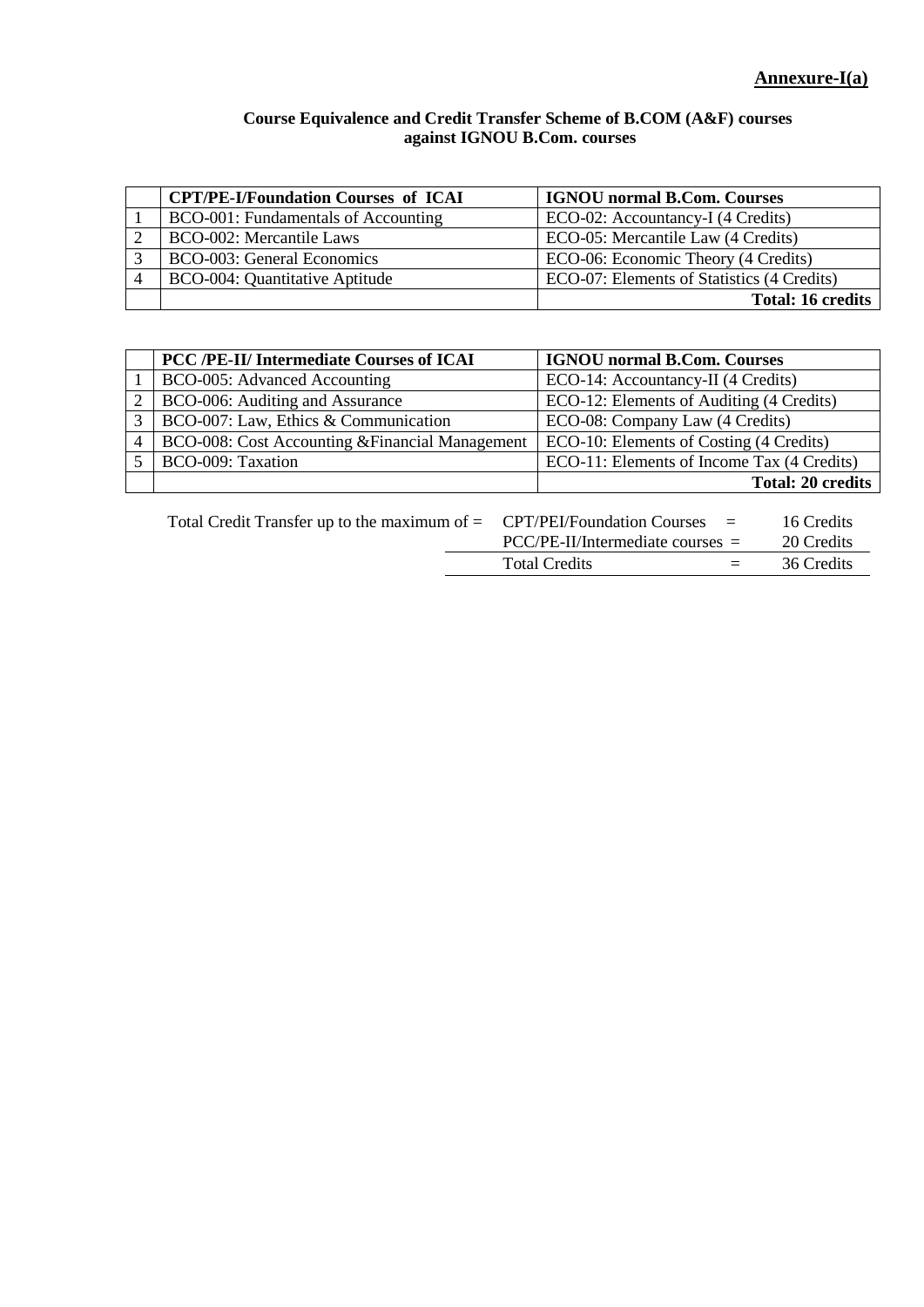## **Course Equivalence and Credit Transfer of B.Com (F&CA) courses against IGNOU B.Com Courses**

|   | <b>ICWAI Foundation Courses</b>           | <b>IGNOU B.Com Courses</b>                |
|---|-------------------------------------------|-------------------------------------------|
|   | BCO-041 Organization & Management         | ECO-1: Business Organisation (4 Credit)   |
|   | <b>Fundamentals</b>                       | ECO-3: Management Theory (4 credit)       |
| 2 | BCO-042:Accounting                        | ECO-2: Accountancy-I (4 credit)           |
| 3 | BCO-043: Economics and Business           | ECO-6: Economic Theory (4 credit)         |
|   | <b>Fundamentals</b>                       |                                           |
| 4 | BCO-044 Business Mathematics & Statistics | ECO-07: Elements of Statistics (4 credit) |
|   |                                           |                                           |
|   |                                           | <b>Total Credit = 20 Credits</b>          |
|   |                                           |                                           |

|   | <b>ICWAI Intermediate Courses</b>                      | <b>IGNOU B.Com Courses</b>                                                   |
|---|--------------------------------------------------------|------------------------------------------------------------------------------|
|   | <b>BCO-045 Financial Accounting</b>                    | ECO-14: Accountancy-II (4 Credit)                                            |
| 2 | BCO-046 Commercial and Industrial Laws<br>and Auditing | ECO-12: Elements of Auditing (4 Credit)<br>ECO-05: Mercantile Law (4 Credit) |
| 3 | <b>BCO-047 Applied Direct Taxation</b>                 | ECO-11: Elements of Income tax (4 Credit)                                    |
| 4 | BCO-048 Cost & Management Accounting                   | ECO-10: Elements of Costing (4 Credit)                                       |
|   |                                                        | <b>Total Credit = 20 Credits</b>                                             |

Total Credit Transfer up to the maximum of = Foundation Courses = 20 Credits Intermediate courses = 20 Credits Total Credits  $= 40$  Credits